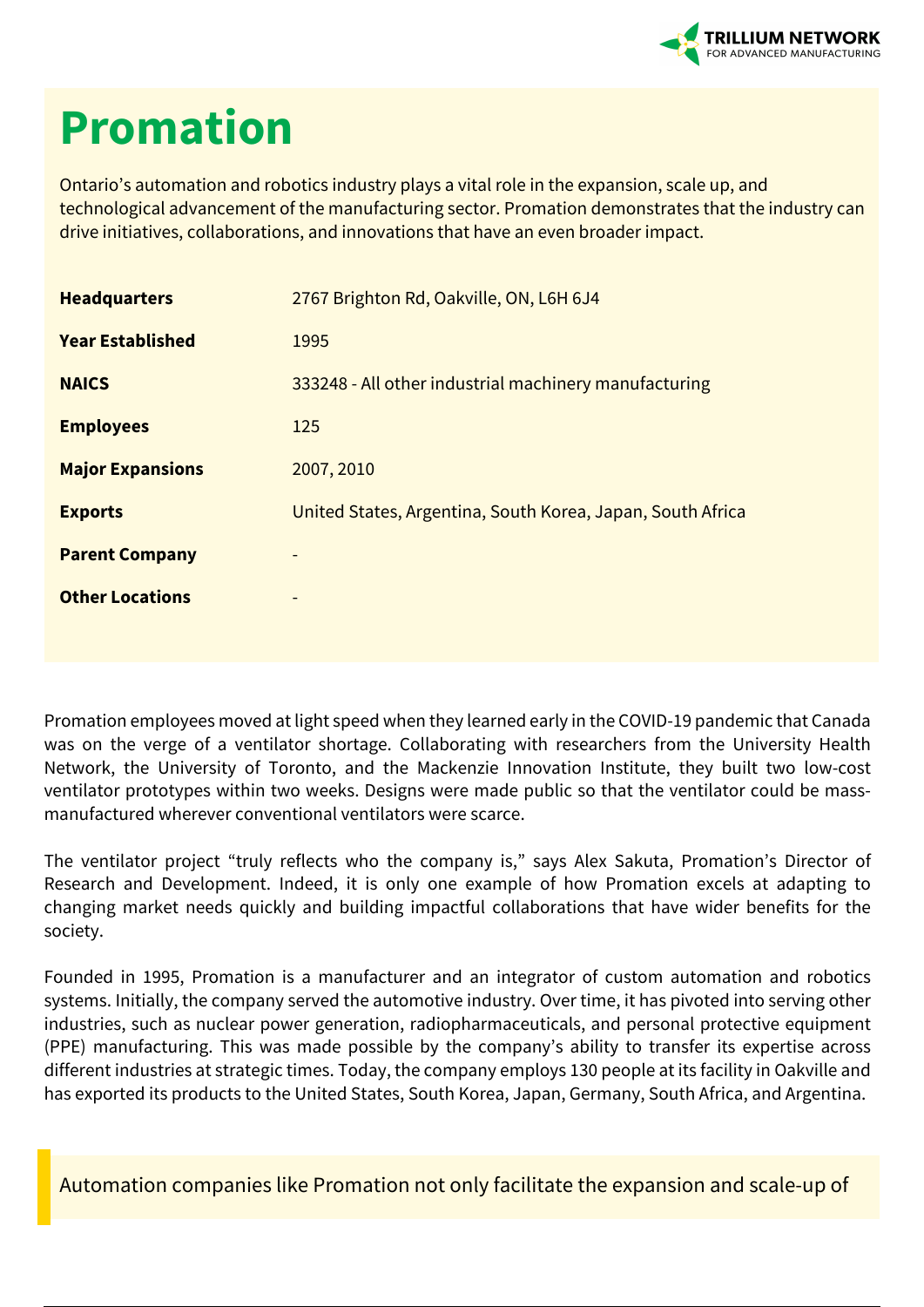

Canada's manufacturing sector but also act as drivers for broader initiatives and collaboration

According to the company's president, Darryl Spector, "automation companies like Promation not only facilitate the expansion and scale-up of Canada's manufacturing sector but also act as drivers for broader initiatives and collaboration." Guided by that vision, Promation recently embarked on a project to achieve exactly that. The project aims to build up domestic medical gown production capabilities to provide an alternative to international sourcing. Promation's initial partners in the project were Harbour Technologies and Wuxly Movement. The company then brought Superior Technologies, an Indigenous-owned company, into the consortium. By doing so, it hopes to facilitate reconciliation with First Nations communities while helping to build a more independent domestic supply chain for PPE.

The project is a genuine collaboration. Harbour Technologies is developing the automated machines that will make gowns. Wuxly is contributing with its cut and sew production capabilities. Promation is helping Harbour Technologies build the machines that will enable Wuxly's capacity expansion. Superior Technologies will also install these machines at a new production facility it is acquiring. More recently, a First Nations community from Michigan has shown interest in building a similar facility south of the border, and has gradually become a growing member of the team and will be the lead for the US market access. When these projects are completed, medical gown production can be scaled up to serve the entire North American market.

With the experience it gained through serving the highly-demanding automotive industry, Promation felt confident to pivot into the nuclear power generation market in the mid-2000s

As reflected by the company's ventilator and medical gown initiatives, Promation excels not only at building collaborative relationships but also at transferring its expertise across different industries. That has allowed the company to diversify the markets it serves at strategic times.

During its early years, Promation was primarily focused on supplying automated production systems to the automotive industry. By serving the automotive industry, the company built a strong foundation in quality assurance, creating reliable automation products for an industry focusing on high-technology, mass-scale production, and cost-efficiency.

With the experience it gained through serving the highly-demanding automotive industry, Promation felt confident to pivot into the nuclear power generation market in the mid-2000s. Major refurbishments projects were going live at the Canada Deuterium Uranium (CANDU) nuclear reactor sites in New Brunswick and Ontario. There was a short window of opportunity for new companies to enter into a supply chain that was long closed to new entrants. Promation quickly evolved itself to satisfy the stringent requirements of the nuclear power generation industry and earned its first contracts.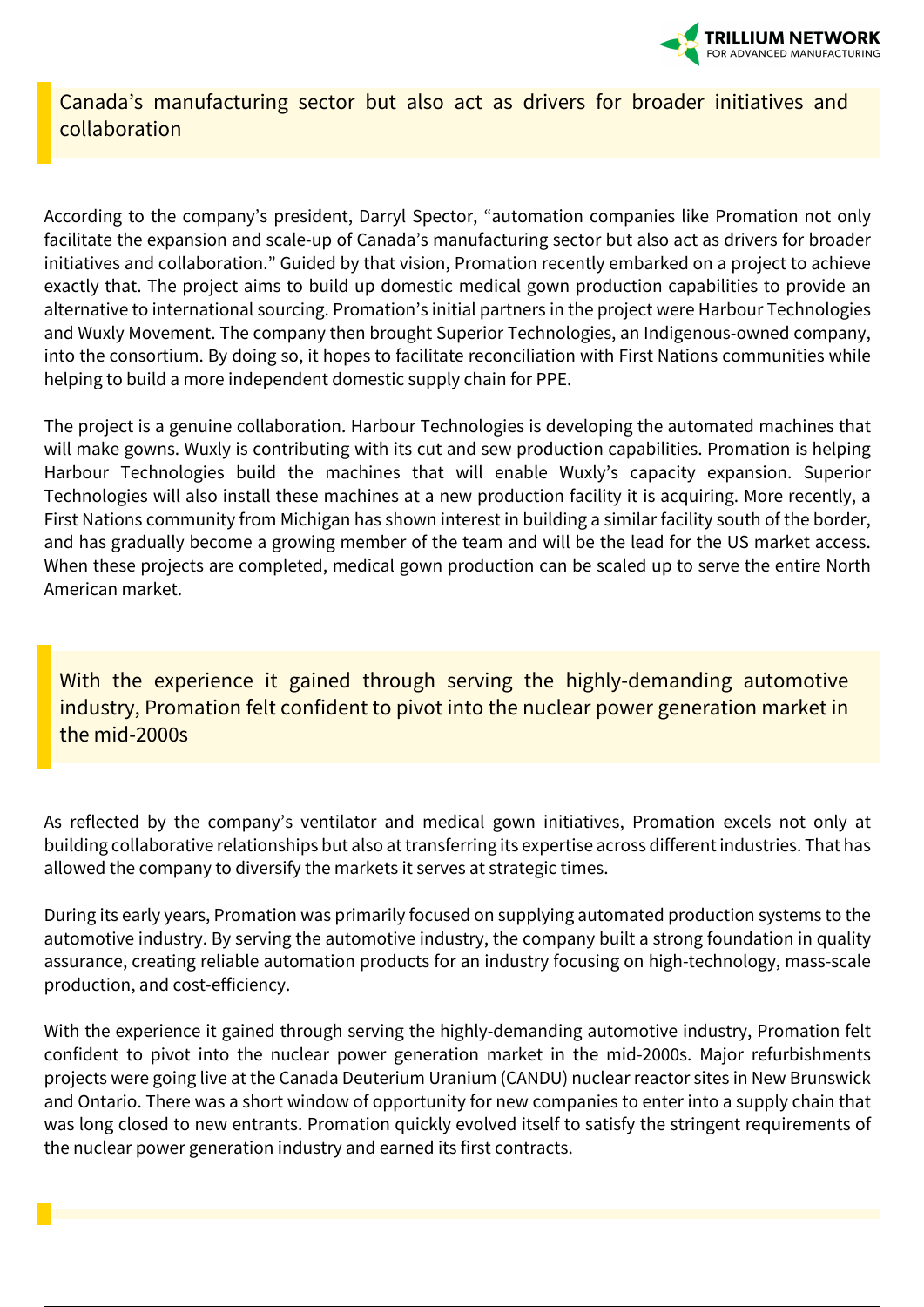

Promation has quickly become one of the leading developers of end-to-end automated systems used to irradiate, process, and handle medical isotopes, the most important ingredient of radiopharmaceuticals

Entering the nuclear market had three benefits for Promation. First, it created a lifeline for the company during the global financial crisis in 2007, as the automotive business was in decline. While competitors that relied solely on the automotive industry were starting to fail, Promation was growing, thanks to an expanding footprint in the nuclear power generation market. Second, it facilitated the company setting certain internal standards in order to meet the needs of an industry with very high quality assurance requirements. Finally, it facilitated Promation's entrance into a fast-growing market related to nuclear power generation three years ago: radiopharmaceuticals—known more conventionally as Medical Isotopes.

Promation has quickly become one of the leading developers of end-to-end automated systems used to irradiate, process, and handle medical isotopes, the most important ingredient of radiopharmaceuticals. Without the expertise gained from serving automotive and nuclear power generation industries, this would not have been possible.

Entering new markets has not only fueled further growth but also earned Promation distinct competitive advantages

Today, Promation's products help automate the entire medical isotope production process, from the irradiation of the raw material to its post-processing and packaging. Automating these steps allows medical isotopes to be developed more safely and shipped to the end user more quickly. As this market expands, the company expects that the need for its products will grow in parallel.

Entering new markets has not only fueled further growth but also earned Promation distinct competitive advantages. For example, through the ongoing work with developing and advancing the emergency ventilator (Pro-Vent), the company is learning how to navigate through Health Canada compliance and licensing processes for fully qualified medical device product innovations. That knowledge allows Promation to help its customers who are looking to bring new medical innovations to life by accelerating time-to-market and reducing product development costs.

While new growth opportunities have emerged recently, the nuclear and automotive businesses remain as Promation's key sources of revenue growth. The fiscal year that ended in February 2020 was the company's best sales year ever for nuclear, recording a 60 per cent growth year over year. The company now expects to see a 15-25 per cent growth year over year in its revenues from the automotive, automation, and nuclear businesses combined this fiscal year. Several trends are helping drive this growth.

In the nuclear power generation space, the growing importance of nuclear decommissioning and post asset life handling and processing are creating new opportunities for the company. In the automotive industry, in response to recent supply chain disruptions, reshoring initiatives are becoming more prominent. Automation and robotics contribute to the feasibility of those initiatives. In addition, automation systems